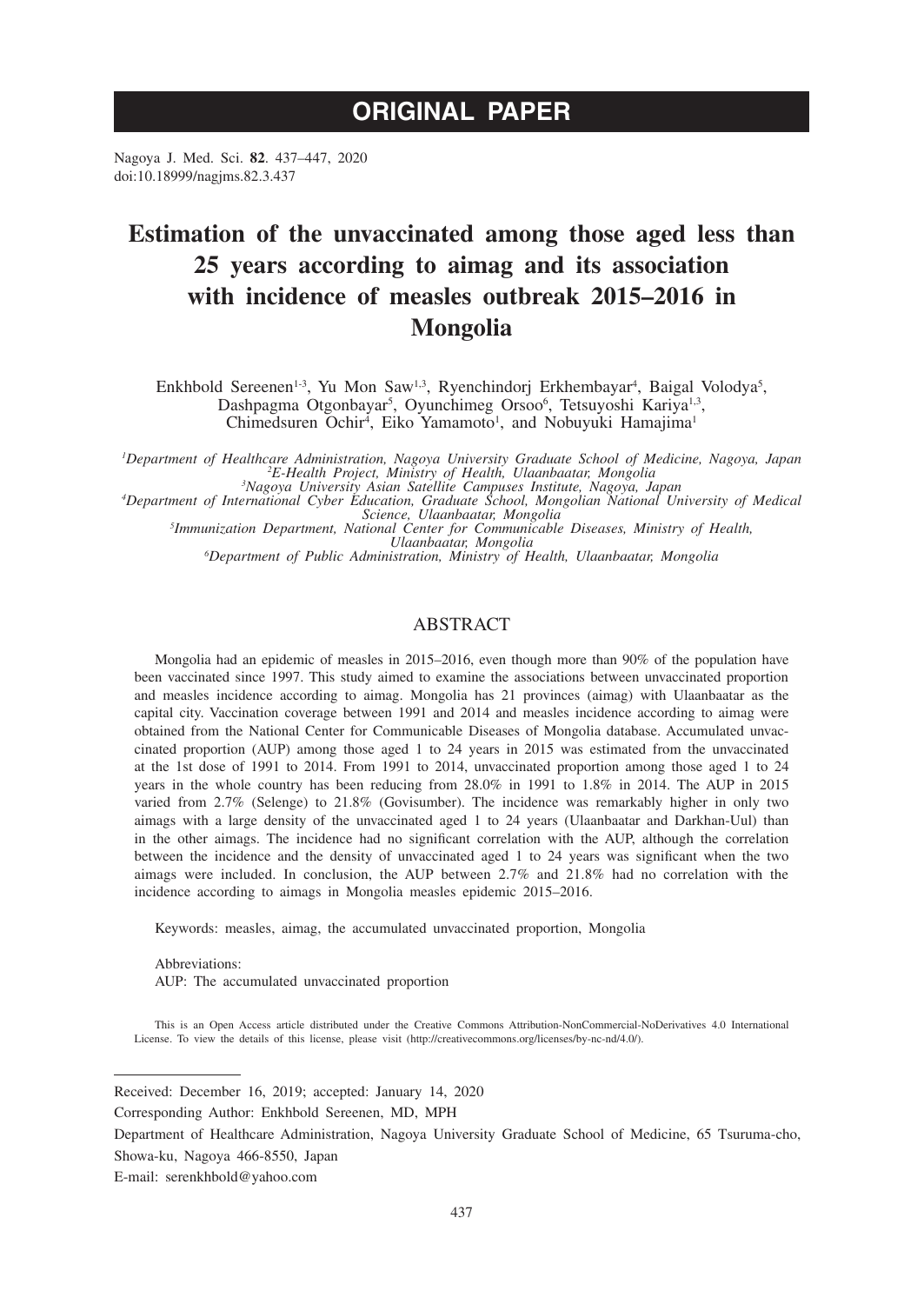## INTRODUCTION

Measles may be potentially eliminable because "1) humans are the sole pathogen reservoir, 2) accurate diagnostic tests exist, and 3) an effective, practical intervention is available at a reasonable cost."1 Annual incidence rate of measles had globally decreased by 75% from 146 to 36 per million population during 2000–2015. The annual death rate had also decreased by 79% from 651,600 to 134,200 during the corresponding period.<sup>2</sup> However, measles outbreaks were recently reported in North America,<sup>3,4</sup> South America,<sup>5</sup> Europe,<sup>6,7</sup> Africa,<sup>8</sup> and Asia.<sup>9-11</sup>

Immunity against measles is acquired by infection and usually lasts throughout life, $12$  and the vaccination against measles is also effective.13 The World Health Organization (WHO) recommended a two-dose vaccination with a very high (>95%) coverage; the first dose during the first year of life and the second dose at preschool age depending on the country-specific factors.<sup>14</sup> In many countries, measles vaccine is included in the country's immunization program and is freely available to all.

In Mongolia, the incidence of measles was 125 per 10,000 population during 1960–1972. Expanded Program on Immunization (EPI) was introduced to Mongolia in  $1962<sup>15</sup>$  but the measles vaccine was included in the EPI in 1973 with a one-dose measles-containing vaccine (MCV1). The two-dose vaccine (MCV2) was introduced in 1989 for children aged 8 months and children aged 1 year and 2 months.<sup>16</sup> MCV2 was replaced in 2009 with a measles-mumps-rubella (MMR) vaccine, which was administered to children aged 9 months and 2 years. After the introduction of MCV2, measles cases decreased gradually during 1990–2002. However, three measles outbreaks were reported in 1992, 1995 and 2000–2002.<sup>17</sup> Since no case was reported in Mongolia since 2011, the WHO Regional Office for the Western Pacific certified measles elimination in 2014.<sup>18</sup> In March 2015, a measles case was reported in Ulaanbaatar city, followed by a large outbreak involving 53,737 cases during  $2015-2016$ .<sup>19</sup> The majority affected by measles outbreak were 1 to 24 years old; 14,813 (63.2%) cases in 2015 and 15,361 (50.8%) cases in 2016.20 It was stated that only  $6.5\%$  of all measles cases had vaccination history.<sup>20</sup>

According to WHO position paper 2017, the risk of measles outbreaks is determined by the rate of accumulation of susceptible people in the population. WHO suggests that programs should use available good quality data on population immunity (i.e. vaccination coverage, surveillance, serological studies) to monitor the accumulation of susceptible people and conduct follow-up campaigns in order to prevent an outbreak of measles. This approach has been found to be programmatically useful in preventing large outbreaks. Additionally, WHO advises to take a more extensive assessment of the accumulation of susceptible persons and undertake it at the subnational level in case of countries close to measles elimination.<sup>21</sup>

Several studies such as those on risk factors for measles virus infection among adults,<sup>19</sup> epidemiological characteristics and trends of nationwide measles outbreak in Mongolia,<sup>17,20</sup> Measles and Rubella Seroprevalence Survey Mongolia  $2017<sup>22</sup>$  health system strengthening and measles elimination, $^{23}$  healthcare associated measles after nationwide outbreak, $^{24}$  and infant measles deaths during nationwide measles outbreak, $2<sup>5</sup>$  were conducted on the measles outbreak 2015–2016 in Mongolia. However, there was no similar study conducted to analyze the association between accumulated unvaccinated proportion and measles outbreak 2015–2016 in Mongolia.

This study aimed to estimate the proportion of the unvaccinated among those aged less than 25 years in 2015 according to aimag based on the measles vaccine coverage in 1991–2014. Furthermore, the associations between the accumulated unvaccinated proportion (AUP) in 2015 and the incidence of measles in the epidemic in 2015–2016 were examined.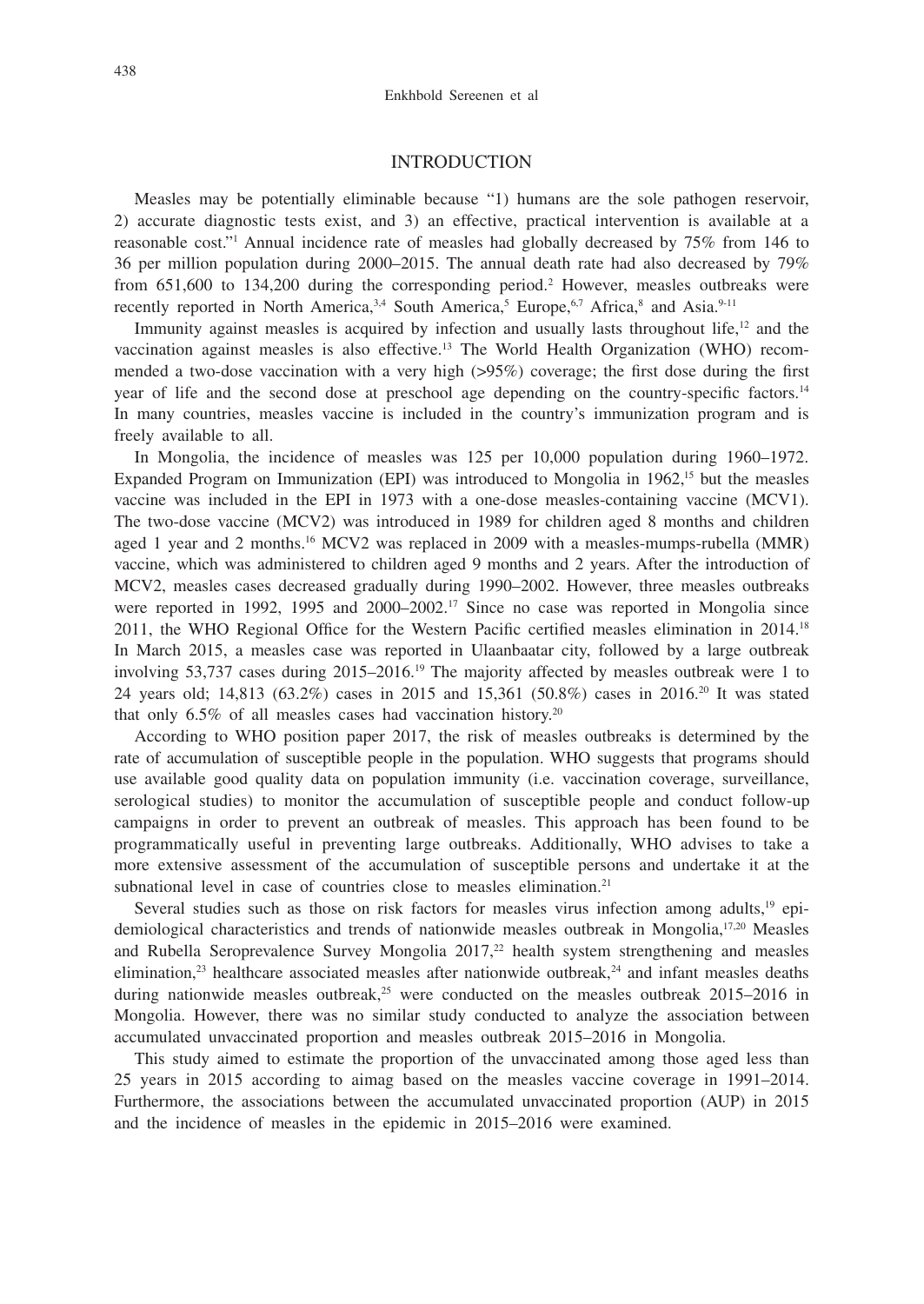## MATERIALS AND METHODS

### *Data sources*

Mongolia has 22 provinces (aimags) including Ulaanbaatar, the capital that contained 46% of Mongolia's population in 2015 (Fig. 1). The data of vaccination coverage during 1991–2014 and measles incidence according to aimag were obtained from the National Center for Communicable Diseases and Center for Health Development of Mongolia database. Although MCV2 started before 1991, the vaccination coverage of the second dose during 1991–2008 was not available because it was not registered in each aimag.

AUP among those aged 1 to 24 years in 2015 according to aimag was estimated using the data on the first dose of vaccination during 1991–2014 as follows; 1) summation of target children (STC) during 1991–2014, 2) summation of vaccinated children (SVC) during 1991–2014, and 3) calculation of (STC-SVC)/STC. The value was regarded as AUP among those aged 1 to 24 years in 2015.

#### *Statistical analysis*

The associations between the estimated AUP and incidence of measles in the epidemic during 2015–2016 were examined with Pearson's correlation coefficients. P values less than 0.05 were considered statistically significant. The analyses were performed using the SPSS version 24.

#### *Ethical considerations*

The study protocol was approved by the Bio Medical Science Ethical Inspection Committee of Ministry of Health, Mongolia (Ref. no: 01/2017). The permission to use official statistical data of measles reported cases from the national surveillance database was obtained from the National Center for Communicable Diseases, Ministry of Health, Mongolia (Ref. no:50/2018). Anonymous data were used for the analysis.



**Fig. 1** Map of Mongolia showing 22 provinces named aimag, including Ulaanbaatar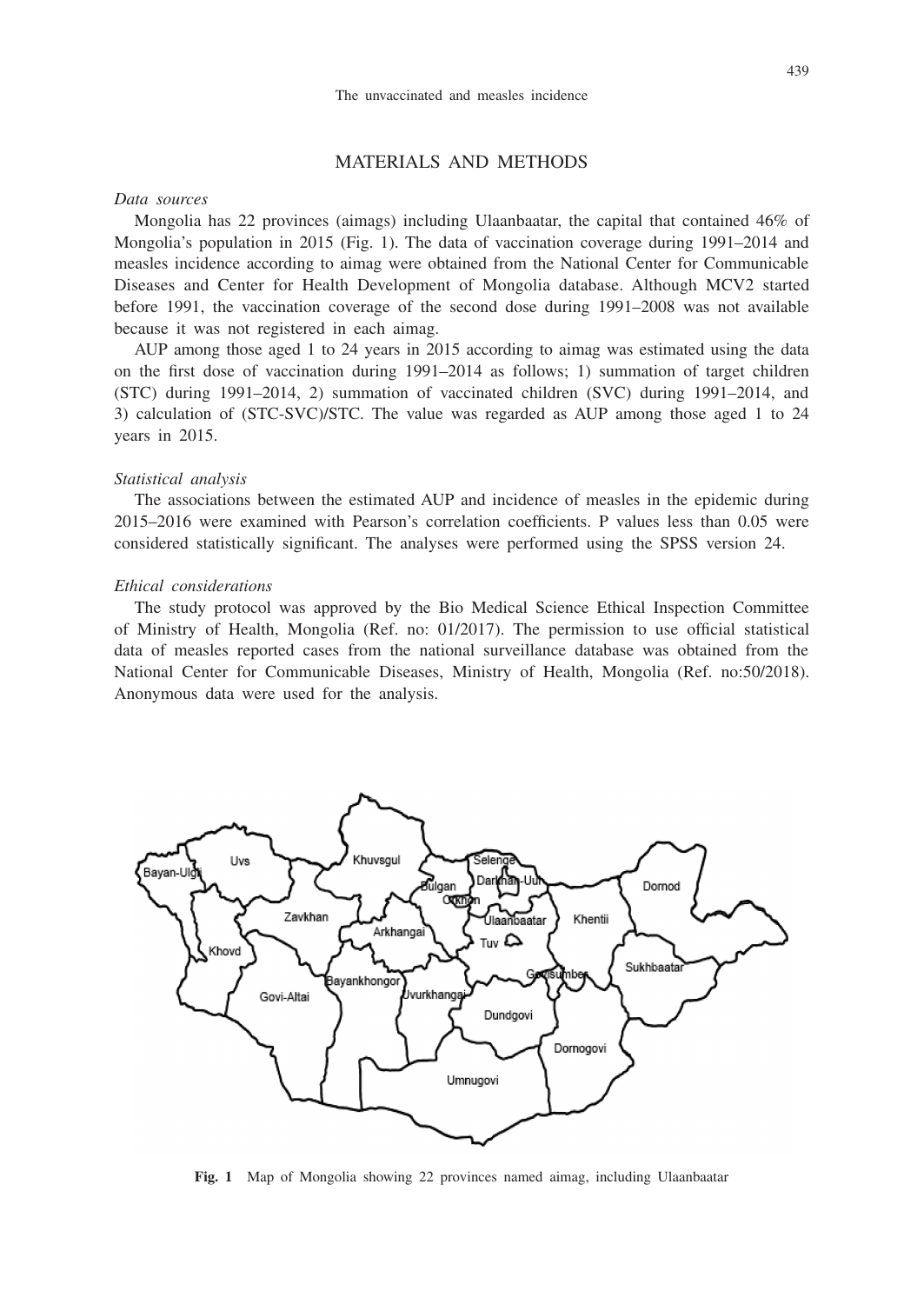### RESULTS

#### *Proportion of the unvaccinated*

The proportions of the unvaccinated subjects of Mongolian mandatory measles vaccination scheduled at 9th month during 1991–2014 are shown according to aimag in Fig. 2 and Supplementary Table 1. Since Govisumber, Darkhan-Uul and Orkhon aimags were newly established in 1992, there were no data for the unvaccinated proportion for those aimags in 1991. Before 1992, Govisumber was a part of Dornogovi aimag, and Darkhan-Uul and Orkhon were cities in Selenge and Bulgan aimags, respectively. Data on Bayankhongor aimag in 1991 was not adopted by the government because of the unreliableness.

As shown in Fig. 2, the unvaccinated proportion of the first dose was relatively high in Bayan-Ulgii (35.4%), Tuv (32.3%), Uvurkhangai (28.4%), Khuvsgul (27.0%), and Dornogovi (21.4%) aimags, while it was low in Sukhbaatar (1.9%), Arkhangai (5.9%), and Govi-Altai (6.9%). The first dose of unvaccinated proportion of children throughout Mongolia was reduced by nearly 15 times from 28.0% in 1991 to 1.8% in 2014. In Ulaanbaatar, the unvaccinated proportion was reduced by 7 times from  $20.1\%$  in 1991 to 2.8 % in 2014. The reduction was achieved around 2002 (98.4%), although the unvaccinated proportion was slightly increased in some aimags after 2002.

The AUP among those aged 1 to 24 years in 2015 is shown in Table 1. Govisumber with the smallest target children (7,912 children) had the highest AUP (21.8%), followed by Bayankhongor  $(20.3\%)$  and Zavkhan  $(18.6\%)$  aimags. The AUP was low in Selenge  $(2.7\%)$ , Orkhon  $(3.6\%)$ , and Dornod (4.4%) aimags. The AUP in whole country was 8.7%.

#### *Outbreak in 2015–2016 among those aged 1 to 24 years*

Among 53,737 measles cases during 2015–2016, 30,164 (56.1%) individuals were reportedly 1 to 24 years old. The city of Ulaanbaatar had the largest number of cases among those aged 1 to 24 years (21,148 cases), followed by Darkhan-Uul (1,421 cases), Uvurkhangai (745 cases), Selenge (668 cases), Dornogovi (492 cases), and Orkhon (468 cases) aimags. Although there was a large population movement from rural area to urban area since 1991, the measles cases were divided by summation of target children during 1991–2014. The figure was high in both Ulaanbaatar (50.5 per 1,000) and Darkhan-Uul (32.2 per 1,000). For reference, the incidence of measles among all population reported by Orsoo et al  $(2019)^{20}$  and population density in 2015 are listed in Table 1. Ulaanbaatar, Darkhan-Uul, and Orkhon aimag were the most populated areas.

## *Correlations between AUP among those aged 1 to 24 years in 2015 and measles incidence in 2015–2016*

Fig. 3 demonstrated the correlations between the AUP and measles incidence during outbreak 2015–2016. There were no significant correlations between the AUP and measles incidence in 2015–2016 in both among those aged 1 to 24 years ( $r=-0.167$  and  $p=0.459$  in Fig. 3 (A)) and whole population ( $r=-0.127$  and  $p=0.574$  in Fig. 3 (B)). Although the AUP was relatively low in Ulaanbaatar (5.2%) and Darkhan-Uul (10.0%), the incidence of measles was higher in Ulaanbaatar (50.5 and 26.3 per 1,000, respectively) and Darkhan-Uul (32.2 and 24.1 per 1,000, respectively). Similarly, the incidence among children aged 1 to 4 years, age group effectively protected by recent vaccination, had no correlation with the AUP  $(r=0.077$  and  $p=0.733)$ .

Fig. 4 shows the correlation between the unvaccinated density per 1 km2 of those aged 1 to 24 years in a logarithmic scale and the incidence among those aged 1 to 24 years. The correlation was significant when all 22 aimags were included  $(r=0.725, p<0.01)$ , while there was no correlation when Ulaanbatar and Darkhan-Uul were removed  $(r=-0.044, p=0.853)$ .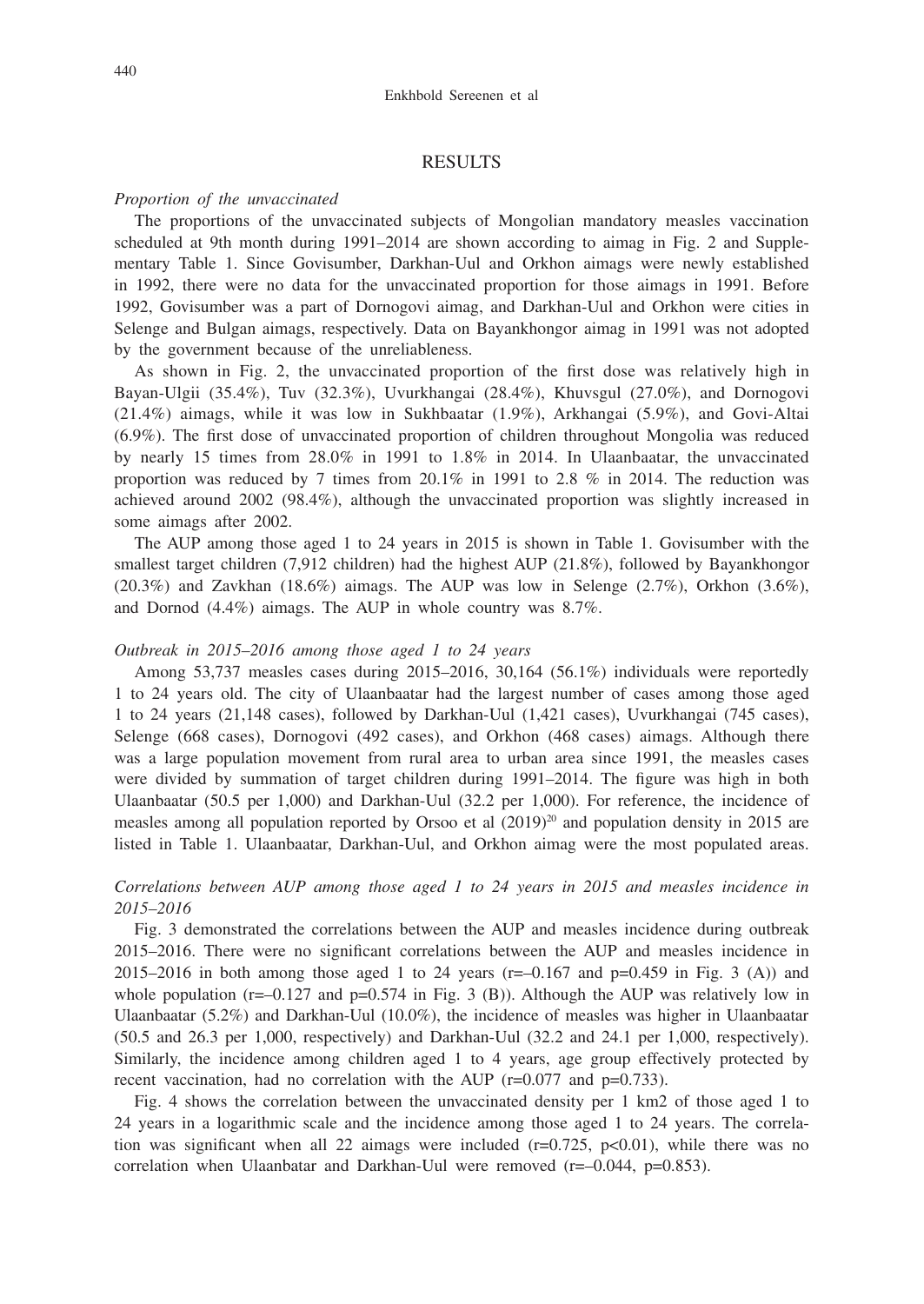

**Fig. 2** Trends in the unvaccinated proportion in the first dose of measles vaccine by aimag in Mongolia from 1991 to 2014

|              | Summation<br>of target<br>children | Summation<br>of<br>vaccinated<br>children | <b>AUP</b> | Measles<br>cases<br>among 1 to<br>24 years in<br>$2015 - 16$ | Cases $/$<br>$1,000$ target<br>children | Incidence<br>for all<br>population<br>per 1,000* | Population<br>density per<br>$1 \text{ km}^2$ in<br>2015 |
|--------------|------------------------------------|-------------------------------------------|------------|--------------------------------------------------------------|-----------------------------------------|--------------------------------------------------|----------------------------------------------------------|
| Arkhangai    | 50,730                             | 47,914                                    | 5.6%       | 479                                                          | 9.4                                     | 11.9                                             | 1.7                                                      |
| Bayan-Ulgii  | 64,184                             | 59,302                                    | 7.6%       | 358                                                          | 5.6                                     | 6.8                                              | 2.2                                                      |
| Bayankhongor | 51,315                             | 40,877                                    | 20.3%      | 409                                                          | 8.0                                     | 12.7                                             | 0.7                                                      |
| Bulgan       | 27,399                             | 25,863                                    | 5.6%       | 145                                                          | 5.3                                     | 4.6                                              | 1.2                                                      |
| Govi-Altai   | 33,856                             | 31,317                                    | 7.5%       | 474                                                          | 14.0                                    | 12.0                                             | 0.4                                                      |
| Govisumber   | 7,912                              | 6,188                                     | 21.8%      | 110                                                          | 13.9                                    | 11.3                                             | 3.0                                                      |
| Darkhan-Uul  | 44,066                             | 39,656                                    | 10.0%      | 1,421                                                        | 32.2                                    | 24.1                                             | 30.6                                                     |
| Dornogovi    | 26,575                             | 25,180                                    | 5.2%       | 492                                                          | 18.5                                    | 18.6                                             | 0.6                                                      |
| Dornod       | 38,253                             | 36,558                                    | 4.4%       | 230                                                          | 6.0                                     | 5.7                                              | 0.6                                                      |
| Dundgovi     | 24,971                             | 23,486                                    | 5.9%       | 225                                                          | 9.0                                     | 10.7                                             | 0.6                                                      |
| Zavkhan      | 44,201                             | 35,970                                    | 18.6%      | 117                                                          | 2.6                                     | 3.4                                              | 0.8                                                      |
| Orkhon       | 37,286                             | 35,936                                    | 3.6%       | 468                                                          | 12.6                                    | 10.4                                             | 125.9                                                    |
| Uvurkhangai  | 60,604                             | 53,067                                    | 12.4%      | 745                                                          | 12.3                                    | 14.4                                             | 1.8                                                      |
| Umnugovi     | 27,008                             | 25,035                                    | 7.3%       | 328                                                          | 12.1                                    | 13.2                                             | 0.4                                                      |
| Sukhbaatar   | 28,930                             | 26,736                                    | 7.6%       | 283                                                          | 9.8                                     | 9.0                                              | 0.7                                                      |
| Selenge      | 44,513                             | 43,320                                    | 2.7%       | 668                                                          | 15.0                                    | 12.3                                             | 2.6                                                      |
| Tuv          | 40,138                             | 35,368                                    | 11.9%      | 452                                                          | 11.3                                    | 9.6                                              | 1.2                                                      |
| Uvs          | 55,093                             | 51,782                                    | $6.0\%$    | 312                                                          | 5.7                                     | 8.6                                              | 1.2                                                      |
| Khovd        | 52,180                             | 48,741                                    | 6.6%       | 445                                                          | 8.5                                     | 10.6                                             | 1.1                                                      |
| Khuvsgul     | 63,537                             | 56,428                                    | 11.2%      | 363                                                          | 5.7                                     | 8.0                                              | 1.3                                                      |
| Khentii      | 37,242                             | 35,285                                    | 5.3%       | 492                                                          | 13.2                                    | 13.9                                             | 0.9                                                      |
| Ulaanbaatar  | 418,460                            | 396,556                                   | 5.2%       | 21,148                                                       | 50.5                                    | 26.3                                             | 297.1                                                    |
| <b>Total</b> | 1.278.453                          | 1.180.565                                 | 8.7%       | 30.164                                                       | 23.6                                    | 18.0                                             | 2.0                                                      |

**Table 1** Accumulated unvaccinated proportion (AUP) among those aged 1 to 24 years in 2015

\* Reported in reference 20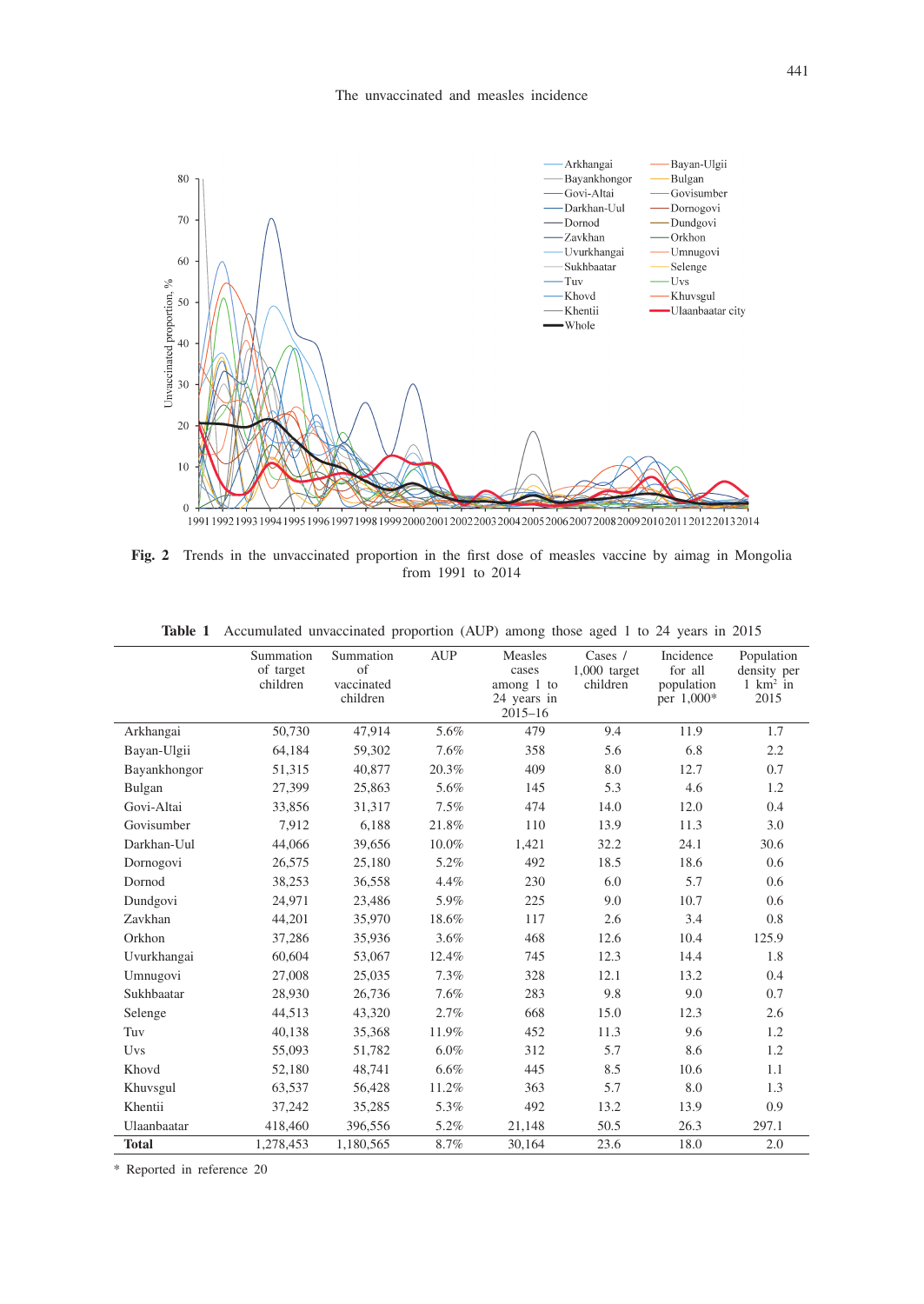

Accumulated unvaccinated proportion

**Fig. 3** Correlations between accumulated unvaccinated proportion among those aged 1 to 24 years in 2015 and measles incidence per 1,000 population in 2015–2016 according to aimag: (A) Incidence among those aged 1 to 24 years, (B) Incidence among the whole population.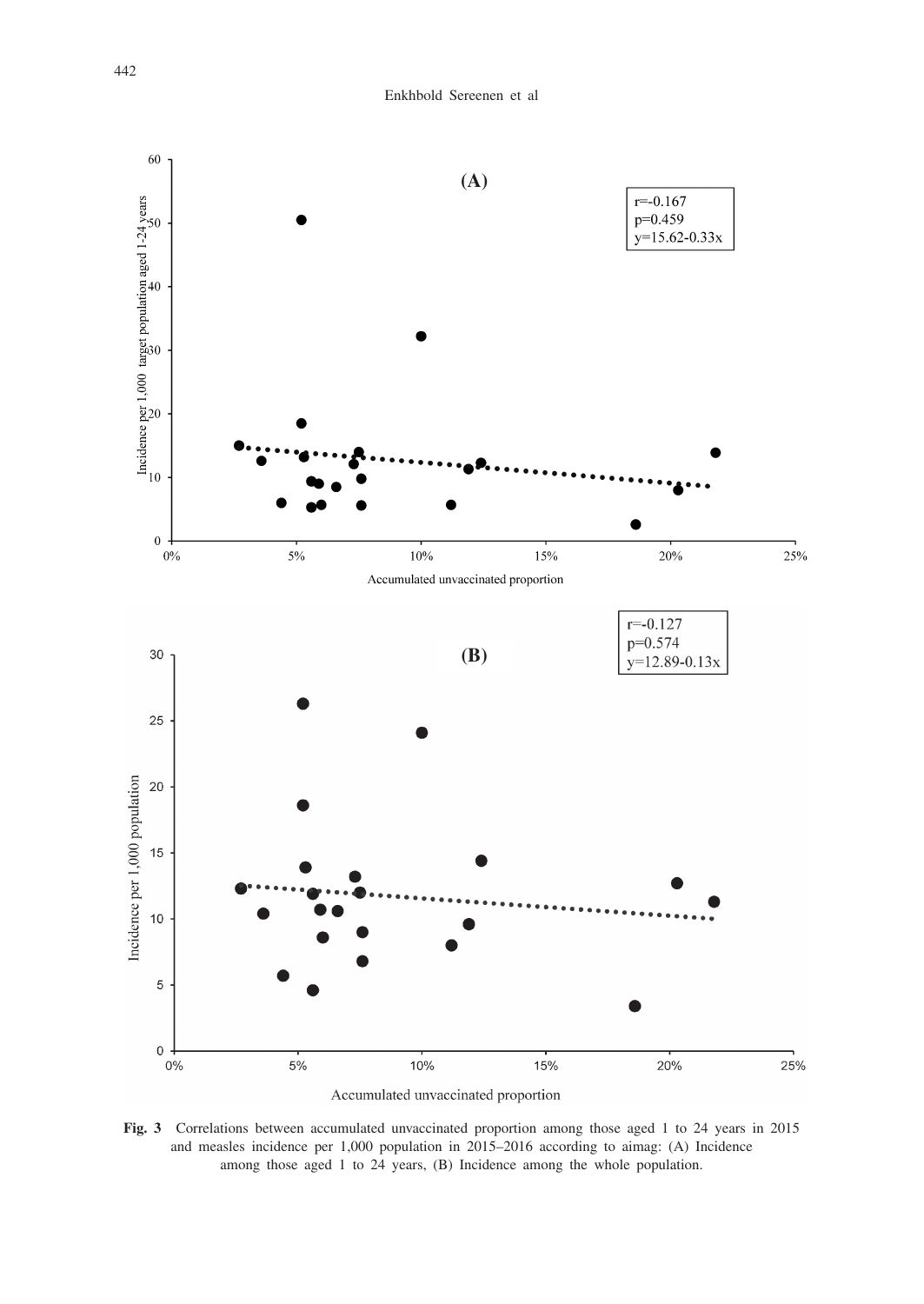

**Fig. 4** Correlation between density of the unvaccinated aged 1 to 24 years per 1 km2 and measles incidence per 1,000 population among those aged 1 to 24 years; UB: Ulaanbaatar, DU: Darkhan-Uul

#### DISCUSSION

This is the first report in English on the trends in measles vaccination coverage between 1991–2014 according to aimag collected by Mongolian government. The method to estimate the AUP is simple, but it has been rarely applied for the actual epidemic.

Measles outbreak might be explained by the accumulation of susceptible person and/or their low immunity status. The increase in the susceptible individuals can lead to a measles outbreak, highlighting the importance of a herd immunity.<sup>20</sup> The trends in the measles vaccination coverage showed that the unvaccinated proportion among the target population was relatively large before 2001, although some aimags had a slightly large unvaccinated proportion possibly due to poor supply of measles vaccine, disruption of vaccine cold chain, absence of registered children moving to another aimag, etc. It indicated that the proportion of children sensitive to measles were high among those aged 15 years or older. However, our examination suggested that the incidence might not be influenced by the range of 2.7% to 21.8% of the AUP among those aged 1 to 24 years.

Although vaccination policies differed slightly among Western Pacific and Asian countries, most of the countries adopted the MCV1 and MCV2 policy including Republic of Korea, Malaysia, Japan, Australia, Singapore and Mongolia. Vaccination coverage estimates were reported to be high in these countries and near to 100% in neighboring countries such as China and Russia as well. Yet, these countries experienced challenging outbreaks with successful vaccination coverage system.26-29

A total of 1,180,565 (92.3%) children were vaccinated and 97,888 (7.3%) were unvaccinated among 1,278,453 target children during 1991–2014. In order to reduce the unvaccinated children, periodic nationwide measles supplemental immunization activities (SIAs) were implemented 5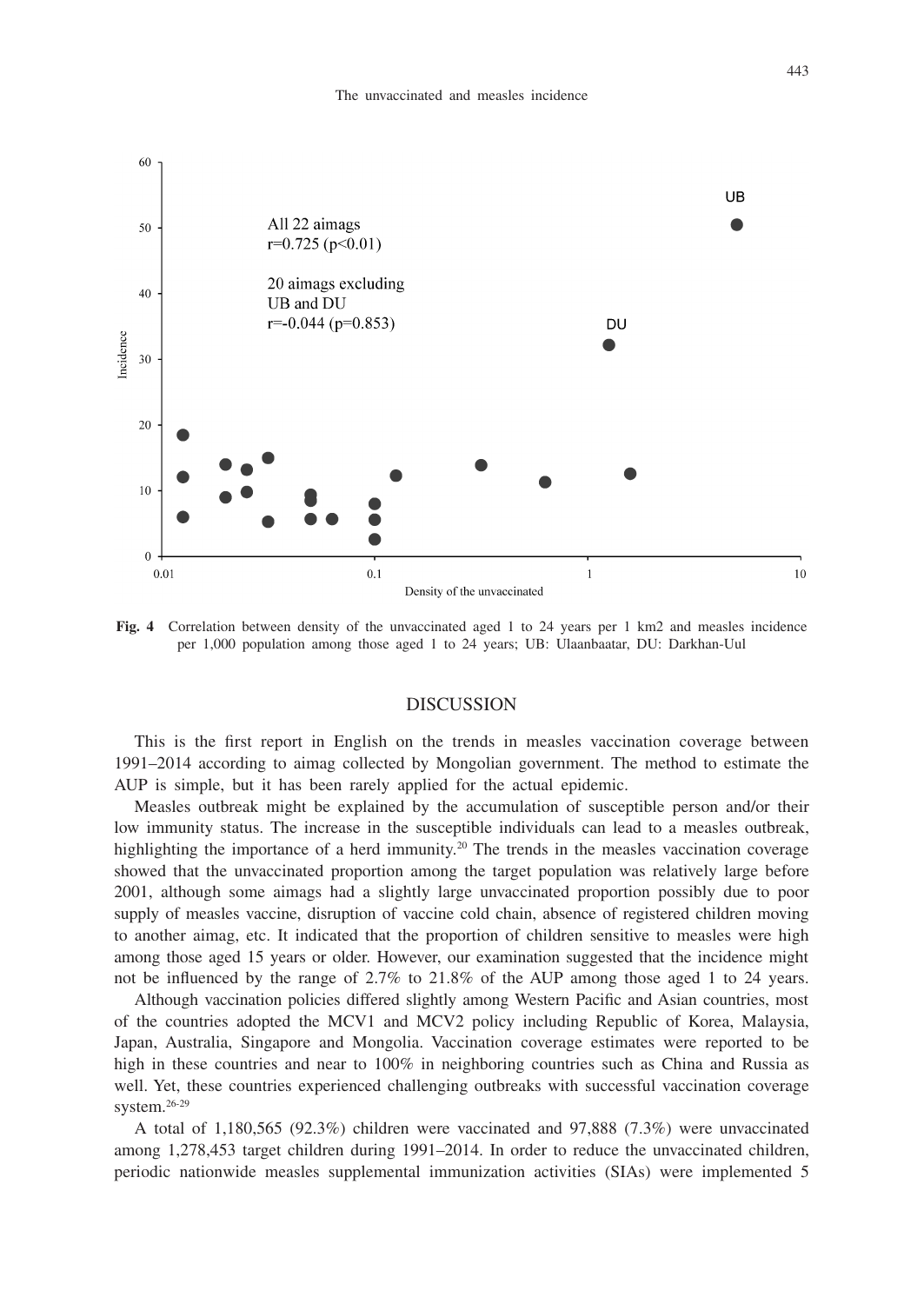times in 1994, 1996, 2000, 2007 and 2012 for the target age groups.<sup>19</sup> The vaccination was administered to 162,751 (74.6%) children of 218,034 target children in 1994, 541,441 (97.5%) of 554,968 target children in 1996, 353,389 (96.1%) of 674,38 target children in 2000, 133,648 (96.9%) of 137,790 target children in 2007, and 522,429 (96.1%) of 560,592 target children in 2012. SIAs should be applied based on precise information from monitoring the susceptible people to prevent an outbreak of measles.21 Information on the seropositivity against measles among the target children at each SIA was limited.

We assumed that the incidence in each aimag was strongly influenced by the proportion of the unvaccinated. However, the plots in Fig. 3 demonstrated that there was no significant correlation between the AUP and the incidence. There might be two possibilities; 1) the estimated AUP did not reflect the actual proportion of susceptible children due to the problems stated in the following limitations, and 2) the AUP with the range in this study did not influence the incidence according to aimag. Unvaccinated population density of those aged 1 to 24 years had a significant correlation (p<0.01) with measles incidence among those aged 1 to 24 years. If two highly populated aimags (Ulaanbaatar and Darkhan-Uul), the correlation was not observed  $(r=-0.044, p=0.853)$ . Measles epidemics are more likely to occur in urban areas because of the close contact. Furthermore, it is speculated that a substantial number of the young adult population, who moved to urban areas, might be susceptible to measles due to vaccine failure. These factors may have contributed to a high incidence of measles in Ulaanbaatar and Darkhan-Uul with the relatively low AUP.

There are several limitations in this study. The first was the inaccuracy of the statistical data on the vaccine coverage and measles incidence. Since these were the only available nationwide data, there was no alternative to estimate the coverage and incidence. The second was the movement of people to other areas, mainly from the rural areas to urban areas during 1991–2015. For example, the population in Ulaanbaatar was 600,985 in 1991 and 1,345,500 in 2015, which showed 2.3 times increase in the population of Ulaanbaatar. The population growth was largely caused by immigration to Ulaanbaatar. Even if the target populations were counted correctly in each year, a part of them moved to the other aimags by 2015. It may cause a difference in the AUP among those aged 1 to 24 years. The third was the age range used for the estimation of the unvaccinated proportion. Since the data on the measles vaccine coverage were available from 1991, the oldest was set to be 24 in 2015. The vaccine coverage for those aged 25 years or older in 2015 was not available. The fourth was the vaccination coverage of the second dose during 1991–2008 was not available, because the data on the second dose was not collected according to the health statistical regulation. Finally, the number of SIAs was not taken into account, because the number according to aimag was not available.

# **CONCLUSIONS**

Unvaccinated proportion among those aged 1 to 24 years in the whole country was reduced by 15 times (from 28.0% in 1991 to 1.8% in 2014) during last 25 years. In the range of AUP between 2.7% and 18.5% among those aged 1 to 24 years, the vaccination coverage was not a significant factor for the incidence according to aimag at measles epidemic 2015–2016 in Mongolia. The density of the unvaccinated among those aged 1 to 24 years had a significant correlation with measles incidence 2015–2016, although the correlation disappeared when two highly populated aimags (Ulaanbaatar and Darkhan-Uul aimag) were excluded.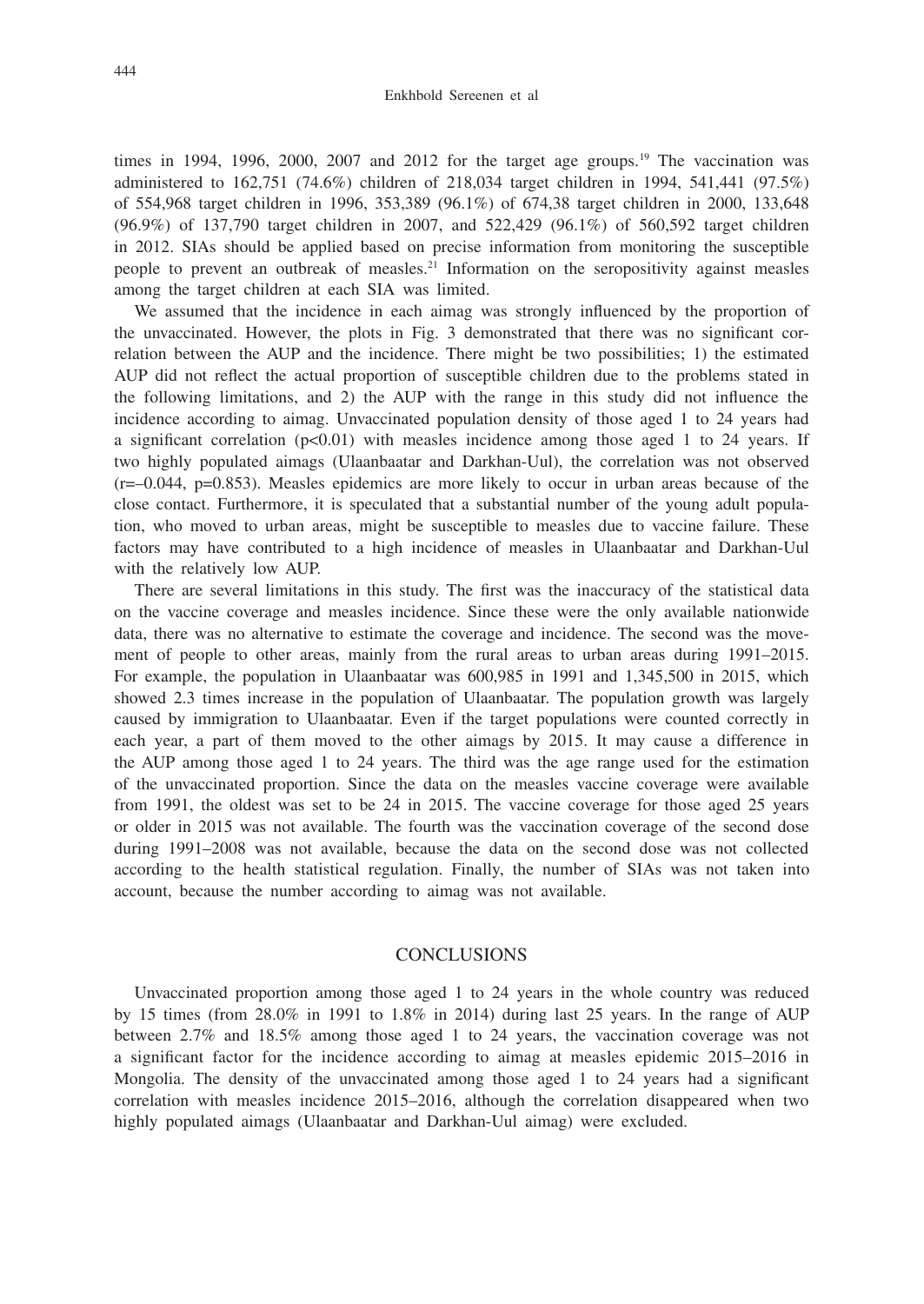## ACKNOWLEDGEMENT

We would like to express gratitude to all the experts for their participation in this study and for their extensive exploration of the competencies. In addition, we would like to thank our colleagues Dr. Dagva Bolorchimeg and Dr. Dorj Narangerel for the technical support for this study.

# CONFLICT OF INTEREST

The study was performed as a part of a measles outbreak control investigation and had no specific funding allocated. The authors of this manuscript have no other conflict of interest to disclose.

## **REFERENCES**

- 1. Moss WJ, Strebel P. Biological feasibility of measles eradication. *J Infect Dis*. 2011;204(Suppl 1):47–53. doi:10.1093/infdis/jir065.
- 2. World Health Organization. Progress towards regional measles elimination-worldwide, 2000–2015. *Wkly Epidemiol Rec*. 2016;91(45):525–535.
- 3. Hall V, Banerjee E, Kenyon C, et al. Measles outbreak: Minnesota April-May 2017. *MMWR Morb Mortal Wkly Rep*. 2017;66(27):713–717.
- 4. Thomas S, Hiebert J, Gubbay JB, et al. Measles outbreak with unique virus genotyping, Ontario, Canada, 2015. *Emerg Infect Dis*. 2017;23(7):1063–1069. doi:10.3201/eid2307.161145.
- 5. Le NK, Mhaskar R, Hoare I, et al. Reemergence of measles in the Americas: the genotype B3 2011–2012 outbreak in Ecuador. *Vaccines (Basel)*. 2017;5(2):15. doi:10.3390/vaccines5020015.
- 6. Magurano F, Baggieri M, Filia A, et al. Towards measles elimination in Italy: virological surveillance and genotypes trend (2013–2015). *Virus Res*. 2017;236:24–29. doi:10.1016/j.virusres.2017.05.009.
- 7. George F, Valente J, Augusto GF, et al. Measles outbreak after 12 years without endemic transmission, Portugal, February to May 2017. *Euro Surveill*. 2017;22(23). doi:10.2807/1560-7917.
- 8. Mafigiri R, Nsubuga F, Ario AR. Risk factors for measles death: Kyegegwa District, western Uganda, February-September, 2015. *BMC Infect Dis*. 2017;17:462. doi:10.1186/s12879-017-2558-7.
- 9. Inaida S, Matsuno S, Kobune F. Measles elimination and immunisation: national surveillance trends in Japan, 2008–2015. *Epidemiol Infect*. 2017;145(11):2374–2381. doi:10.1017/S0950268817001248.
- 10. Gao J, Shen B, Xiong J, Lu Y, Jiang Q. The measles epidemic trend over the past 30 years in a central district in Shanghai, China. *PLoS One*. 2017;12(6):e0179470. doi:10.1371/journal.pone.0179470.
- 11. Ma C, Yan S, Su Q, et al. Measles transmission among adults with spread to children during an outbreak: Implications for measles elimination in China, 2014. *Vaccine*. 2016;34(51):6539–6544. doi:10.1016/j.vaccine.2016.02.051.
- 12. Heymann DL. *Control of Communicable Diseases Manual*. 18th ed. Washington DC: American Public Health Association; 2004.
- 13. La Torre G, Saulle R, Unim B, et al. The effectiveness of measles-mumps-rubella (MMR) vaccination in the prevention of pediatric hospitalizations for targeted and untargeted infections: a retrospective cohort study. *Hum Vaccin Immunother*. 2017;3(8):1879–1883. doi: 10.1080/21645515.2017.1330733.
- 14. World Health Organization. Regional Office for Europe. 2003. Strategic Plan for Measles and Congenital Rubella Infection in the European Region of WHO. Copenhagen: WHO Regional Office for Europe. https:// apps.who.int/iris/handle/10665/107526. Accessed February 10, 2019.
- 15. WHO Western Pacific Region. *Mongolia WHO Expanded Programme on Immunization Prorgamme Review*. Manila, Philippines: WHO Western Pacific Region; 2003.
- 16. Expanded programme on immunization (EPI) immunization schedules in the WHO Western Pacific Region, 1995. *Wkly Epidemiol Rec*. 1996;71(18):133–137.
- 17. Rentsen T, Enkhtuya B, Nymadawa P, et al. Measles outbreak after a post-honeymoon period in Mongolia, 2001. *Jpn J Infect Dis*. 2007;60(4):198–199.
- 18. World Health Organization Western Pacific Region. Mongolia certified measles free. https://www.who.int/ westernpacific/news/detail/08-07-2014-mongolia-certified-measles-free. Accessed March 28, 2019.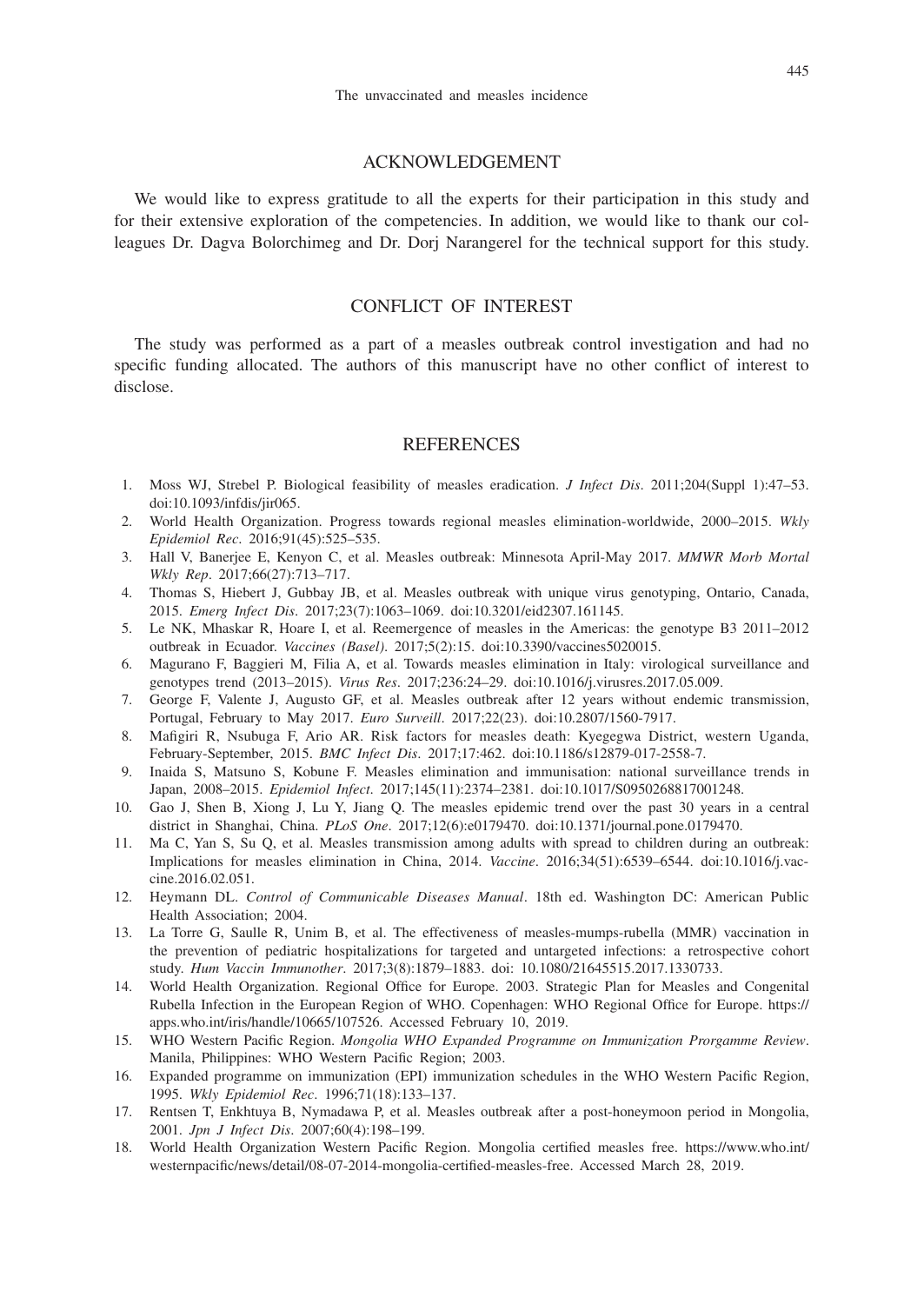#### Enkhbold Sereenen et al

- 19. Hagan JE, Takashima Y, Sarankhuu A, et al. Risk factors for measles virus infection among adults during a large outbreak in postelimination era in Mongolia, 2015. *J Infect Dis*. 2017;216(10):1187–1195. doi: 10.1093/infdis/jix449.
- 20. Orsoo O, Saw YM, Sereenen E, et al. Epidemiological characteristics and trends of a Nationwide measles outbreak in Mongolia, 2015–2016. *BMC Public Health*. 2019;19(1):201. doi: 10.1186/s12889-019-6511-0.
- 21. World Health Organization. Measles vaccine: WHO position paper. April 2017- recommendations. *Vaccine*. 2019;37(2):219–222. doi: 10.1016/j.vaccine.2017.07.066.
- 22. World Health Organization Representative Office for Mongolia. Ministry of Health. *Report Measles and Rubella Seroprevalence Survey Mongolia - 2017*. Ulaanbaatar, Mongolia: WHO Representative Office for Mongolia; 2018.
- 23. Hagan JE, Greiner A, Luvsansharav UO, et al. Use of a diagonal approach to health system strengthening and measles elimination after a large nationwide outbreak in Mongolia. *Emerg Infect Dis*. 2017;23(Suppl 1):S77–S84. doi:10.3201/eid2313.170594.
- 24. Lake JG, Luvsansharav UO, Hagan JE, et al. Healthcare-associated mesales after a nationwide outbreak in Mongolia. *Clin Infect Dis*. 2018;67(2):288–290. doi: 10.1093/cid/ciy067.
- 25. Lee CT, Hagan JE, Jantsansengee G, et al. Increase in infant measles deaths during a nationwide measles outbreak, Mongolia, 2015–2016. *J Infect Dis*. 2019;220(11):1771–1779. doi: 10.1093/infdis/jiz140.
- 26. Dominguez A, Torner N, Barrabeig I, et al. Large outbreak of measles in a community with high vaccination coverage: implications for the vaccination schedule. *Clin Infect Dis*. 2008;47(9):1143–1149. doi: 10.1086/592258.
- 27. Sugerman DE, Barskey AE, Delea MG, et al: Measles outbreak in a highly vaccinated population, San Diego, 2008: role of the intentionally undervaccinated. *Pediatrics*. 2010;125(4):747–755. doi: 10.1542/ peds.2009-1653.
- 28. Atrasheuskaya A, Kulak M, Neverov A. Measles cases in highly vaccinated population of Novosibirsk, Russia, 2000–2005. *Vaccine*. 2008;26(17):2111–2118. doi:10.1016/j.*vaccine*.2008.02.028.
- 29. Yang W, Li J, Shaman J. Characteristic of meales epidemics in China (1951–2004) and implication for elimination: a case study of three key locations. *PLoS Comput Biol*. 2019;15(2):e1006806. doi: 10.1371/ journal.pcbi.1006806.